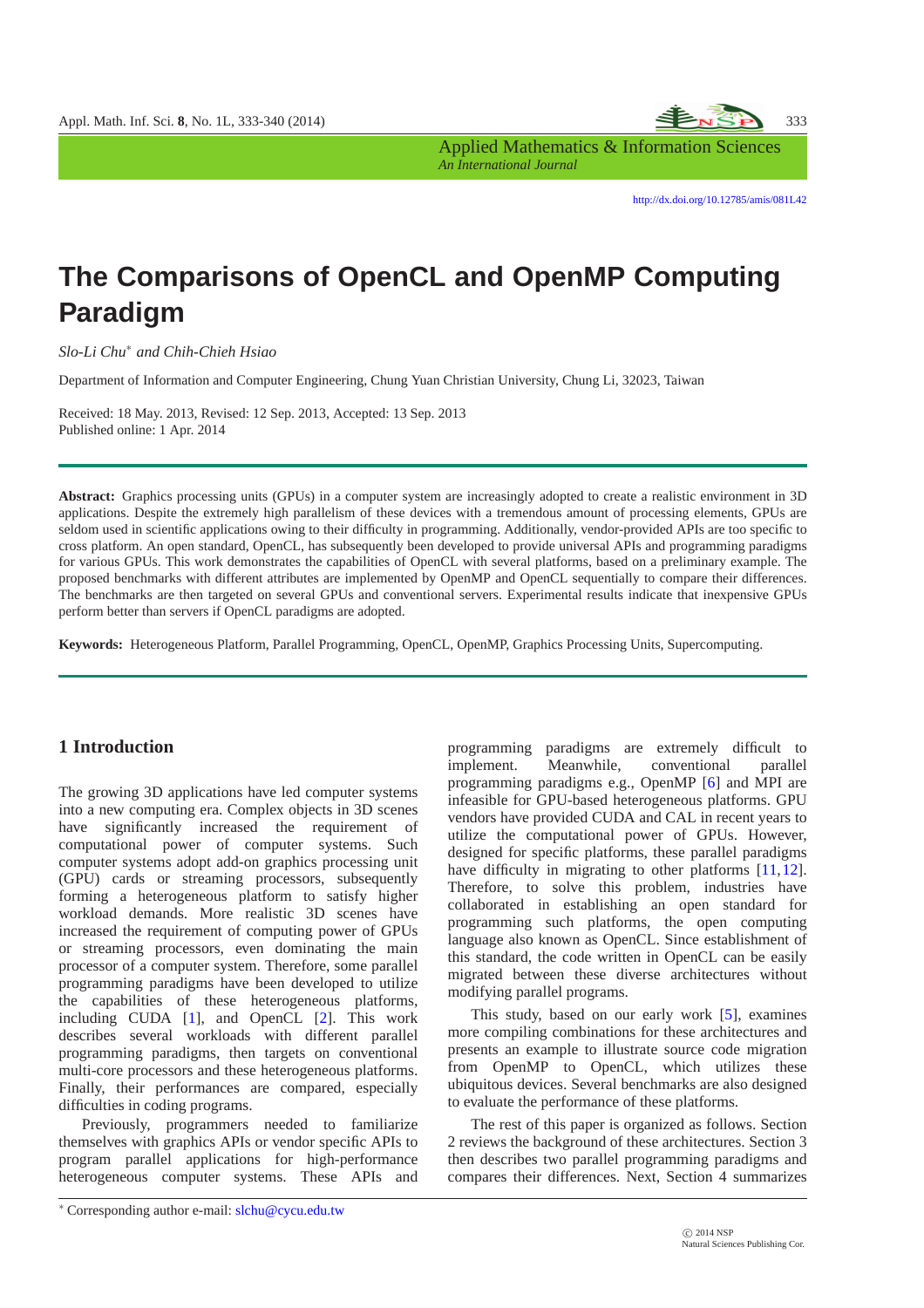the experimental results. Conclusions are finally drawn in Section 5.

## **2 Evaluation Platforms**

This section reviews the hardware platforms used in this work

## *2.1 ATi Radeon HD5800 series*

As the latest GPU family announced by ATi in 2009, Radeon HD5800 series [\[3\]](#page-7-6) is designed mainly for 3D game rendering with over 2720 GFLOPs computing capability. Figure 1 shows the HD5800 architecture. The main computing power originates from 20 SIMD engines. Each engine consists of 16 thread processors with 5 stream cores as fundamental processing elements, in which all of the chips contain 1600 stream cores. Each stream core can perform IEEE754 compatible floating point operations, even fused-multiply-add operations.

CPU ommand Processor **Thread Generator Ultra-Threaded** tch Processo – – 1  $-0$   $-0$ -1-11 1 /0 /0 /0 /0 -1-11 1  $\rightarrow$  0.000  $\rightarrow$  0.000  $\rightarrow$  0.000  $\rightarrow$ SIMD Engine - 1 - 1 1 - 1 /0 –1–11 **–**11 -11 -11-11 –1–11 <del>– 1</del> /0 /0 /0 -1-11 1  $\rightarrow$  0.000  $\rightarrow$  0.000  $\rightarrow$  0.000  $\rightarrow$  /0 **- 비디스 - 비즈니** → | → | | ω | ⊐اادة الت <sup>→</sup> I → I I ⇔ I  $\lnot$   $\lnot$   $\lnot$  -ا اما ڪ  $\cdots$   $-$  اا∸اا اددا مط →I→II⇔I ا ادءااا∸  $\cdots$ אווידוידו וא ויוויווט  $\sim$   $\sim$ אווידוד וא ו ו  /0 /0 ---- -# ----# \$ ----→ I → I I ⊊I →  $\overline{\phantom{0}}$  of  $\overline{\phantom{0}}$ \$ \$ \$ -1-1151 11 -1151 11-11 -11-11-51 -0151 115  $\sim$   $\sim$   $\sim$  -1-11-1 - 1151 - 1151 . . . . . . . . . . . . . % & . . . . . . . . . . . & 81 IU JU J ' ان '  $\sim$  100  $\sim$  100  $\sim$  100  $\sim$  100  $\sim$  . . . **o** I -11 - 1 -12  $\left\vert -\right\vert$   $\mathbf{E}$ – 150 – 150 – 151 – ، ، ، ۱۰  $\sim$   $\sim$   $\sim$   $\sim$   $\sim$   $\sim$  $\sim$  1 -1-1121 /0 . . . . /0 /0 . . . -11-11-21 **- 이 그 정도** = 12.1 11 /0 . . . . /0 /0 **o** I \*'+ ا|ت-||تا||¤ \*'+ \*'+ \*'+ , --~ -- - - - ---,  $\sim$  1 . . . . ' -1-1151 /0 . . . . . . -1-1151 -001 -001 -001 -001 -00 -. . . . -11-1151 -1151 115 -. . -.  $\cdot$ l 2 **. .** . . . . . . . . -1-1151 /0 -. . . -. Ē - 1- 11 11 11 11 1 /0 -----911 11 11 11 ----/0 /0 /0 /0 /0 ----/0 ------------/0 -1-11 1 -11 1 11 11 11 11 11 11 11 /0 /0 /0 /0 128kB L2 128kB L2 128kB L2 128kB L2

**Fig. 1:** The organization of ATi HD5800 series.

This architecture is designed by mixing SIMD and VLIW approaches. From a high-level perspective, the architecture consists of 20 SIMD engines; each SIMD engine has a width of 16 SIMD machines, where each of its elements is called a thread processor with a five-issue, VLIW-style design, consisting of four basic stream cores and responsible for typical operations like floating and integer add, sub, multiply. The architecture also contains one core for special functions, including sine, cosine, and reciprocal functions. Additionally, a branch unit in each thread processor solves simple branch problems during execution. Moreover, the architecture contains large general purpose registers (GPRs) to maintain the thread status for thread switching.

#### *2.2 nVidia GeForce GT200 series*

nVidia announced its GT200 series [\[4\]](#page-7-7) GPU in early 2009. Its design focuses on both 3D graphics rendering and general purpose computing capabilities with over 1060 GFLOPs. Figure 2 shows the architecture of nVidia GT200.

The GT200 architecture consists of ten texture/processor clusters (TPCs). Each TPC consists of three streaming multiprocessors (SMs) and a texture unit. The main computing elements in GT200 are streaming processors (SPs), as shown in Fig. 2, where the eight SPs work in a single instruction multiple data (SIMD) manner, or so referred to as single program multiple data (SPMD) by nVidia. Both SPs and special function units (SFUs) share the same instructions, data and instruction L1 cache, instruction retrieval and dispatch unit in a SM. A GT200 GPU has a total of 240 SPs.



**Fig. 2:** The organization of nVidia GT200 series.

#### *2.3 IBM Cell Processor*

Figure 3 illustrates the architecture of IBM Cell processor [\[7\]](#page-7-8). Power processor element (PPE) is the main control unit of the cell processor, and synergistic processor elements (SPEs) are designed for data-intensive and streaming processing computations. PPE consists of a power processor unit (PPU) which is an in-order, 2-way simultaneous multi-threading, 64-bit power architecture with VMX extension, with L2 cache. SPE consists of a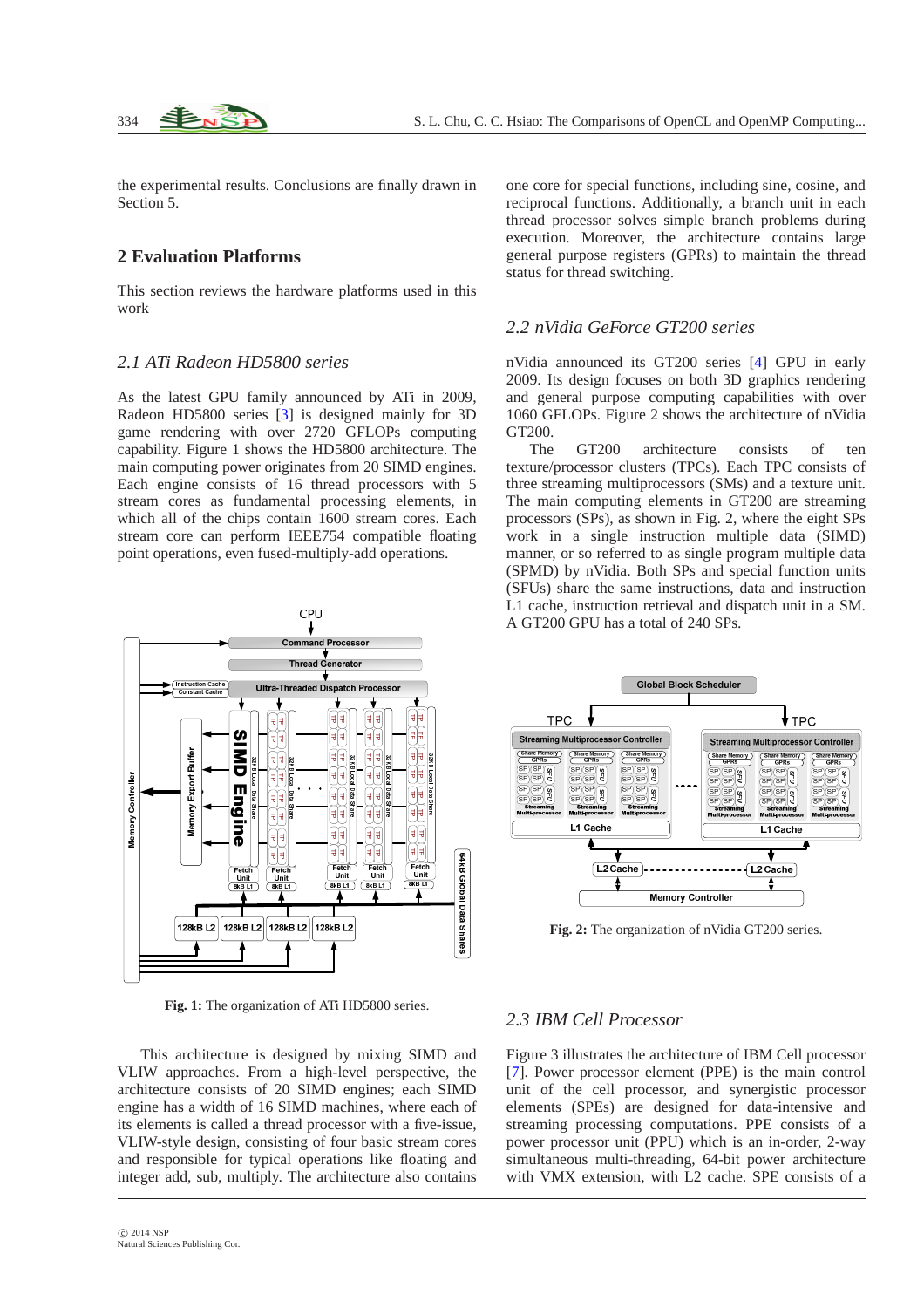

synergistic processor unit (SPU) and its memory flow control synergistic memory flow (SMF) control. Each SPU has a dual-issue 128-bit SIMD architecture with deep pipelining. These processor elements, memory controller, and I/O are attached onto an element interconnect bus (EIB) [\[9\]](#page-7-9), which is implemented as a circular ring comprising four 16B-wide unidirectional channels with counter-rotating in pairs. To access the external memory, SPEs can rely only on DMA to move data from/to the memory controller. Meanwhile, the memory controller is shared by all processor elements, thus limiting the memory bounded applications and programming paradigm. Additionally, the Cell processor in Sony PlayStation3 enables only six SPEs.



**Fig. 3:** The organization of IBM Cell processor.

# *2.4 Sun UltraSPARC T2*

Sun UltraSPARC T2 [\[10\]](#page-7-10) is used in this work as one of the reference machines for demonstrating OpenMP. Figure 4 show the architecture of UltraSPARC T2. Each SPARC core is a 2-way superscalar with fine-grained multi-threading of eight threads. A total of 64 threads run in the same time over eight cores. The memory subsystem of UltraSPARC T2 is quite efficient since it uses multiple memory banks and four memory controllers to increase the total memory bandwidth. Although the working frequency is lower than other workstation products, this feature improves the performance in memory bounded applications.

## *2.5 Summary*

Table 1 [\[3,](#page-7-6)[4,](#page-7-7)[7,](#page-7-8)[10,](#page-7-10)[13\]](#page-7-11) lists the architectural configurations of the computing devices studied in this work. Some of the entries are inconsistent with previous discussions since its high-end version is lacking in this work. For instance, HD5870 has 1,600 PEs while HD5850 in this work has only 1,440 PEs.



**Fig. 4:** The organization of Sun UltraSPARC T2.

|                            | <b>Sun</b><br><b>UltraSPARC</b><br>T2 | <b>Intel</b><br><b>Xeon</b><br>E5440 | <b>IBM Cell</b><br>in PS3 | nVidia<br><b>GeForce</b><br><b>GTX285</b> | ATi<br>Radeon<br><b>HD5850</b> |
|----------------------------|---------------------------------------|--------------------------------------|---------------------------|-------------------------------------------|--------------------------------|
| <b>Clock rate</b><br>of PE | 1.4GHz                                | 2.83GHz                              | 3.2GHz                    | 1.47GHz                                   | 725MHz                         |
| <b>Number</b><br>of PE     | 8                                     | 4                                    | $1 + 6$                   | 240                                       | 1440                           |
| <b>GFLOPS</b><br>(single)  | 11.2                                  | 45.28                                | 204                       | 1062.72                                   | 2088                           |
| <b>GFLOPS</b><br>(double)  | 11.2                                  | 45.28                                | 15                        | 89                                        | 418                            |
| <b>Transistor</b><br>count | 503M                                  | 825M                                 | 241M                      | 1.4B                                      | 2.15B                          |

**Table 1:** The summary of evaluated architectures.

# **3 Parallel Programming Paradigms**

This section introduces two programming paradigms and, then, discusses their differences. Finally, an example illustrates how to transform OpenMP parallelized programs into OpenCL codes.

## *3.1 OpenMP Programming Model*

Open multi-processing (OpenMP) [\[6\]](#page-7-2), a parallel programming paradigm, supports shared memory multiprocessing programming in C, C++, and Fortran, as well as focuses on many parallel systems, including Unix and Microsoft Windows based platforms. This paradigm consists of a set of compiler directives, library routines, and environment variables that influence the run-time behavior of a program.

As a multithreading paradigm, OpenMP consists of a "master thread" (i.e. a series of instructions executed consecutively) and a specified number of "slave threads" spawned by the master thread. Accordingly, the task is divided and parallelized by these threads, Fig. 5. These threads are then executed concurrently, managed by a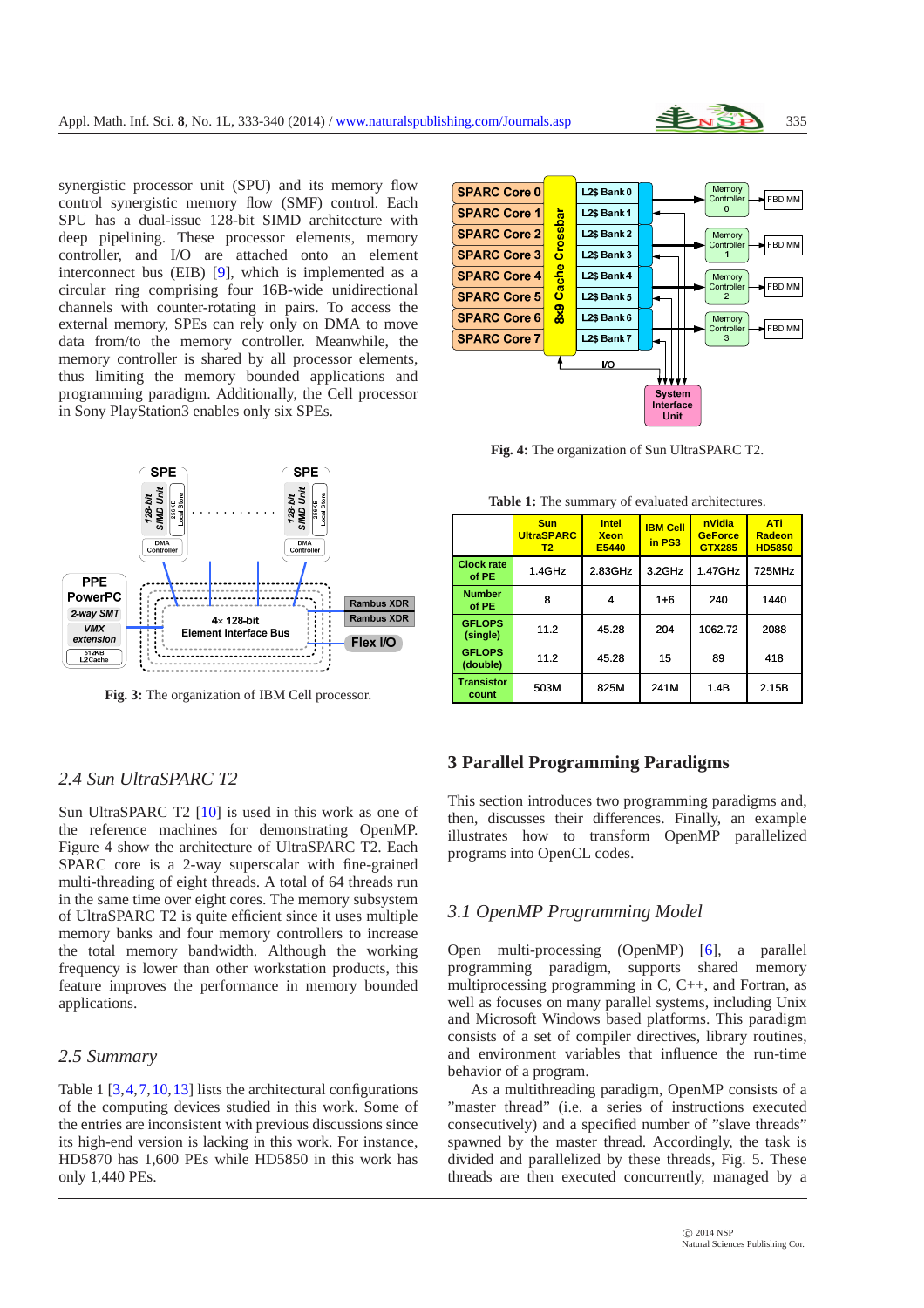runtime environment that can spawn threads and allocate necessary resources for these threads.

To apply OpenMP accurately, programmers must analyze their program and identify the parallelizable part to add appropriate compiler directives. Consider a program that must contain shared variables or reductions in the loops that attempted to be parallelized. That program must be protected and written in a directive to inform a compiler and OpenMP runtime. When the program is highly parallelizable, OpenMP can easily enhance its performance with additional threads on an increasing number of processing elements.



**Fig. 5:** The OpenMP programming paradigm.

#### *3.2 OpenCL Programming Model*

OpenCL [\[2\]](#page-7-1) is an open standard for cross-platform, parallel programming paradigm of modern processors in a computer system. The target of OpenCL is written accelerated portable code across different devices and architectures with a wide range of applications. Therefore OpenCL can utilize of CPUs, GPUs and other DSPs to accelerate compute-intensive or data parallel applications.



**Fig. 6:** The OpenCL programming paradigm.

Figure 6 shows the OpenCL programming model. The host may be a personal computer, embedded system or super computer, which provides OpenCL APIs and a runtime compiler. A computer device might be a CPU, GPU, DSP or Cell processor, which executes OpenCL kernels written in C99-based OpenCL language. Each computer device has multiple computer units consisting of multiple processing elements. The local data shares and shared memory in ATi and nVidia GPUs are designed to map this memory hierarchy. All memory data transfers by work-items must be copied explicitly through the host memory, global memory, and local memory and, then, sent back. It implies that programmers must handle memory management explicitly. To write a program with a satisfactory performance in OpenCL, programmers must familiarize themselves with underlying architectures to adjust appropriate parameters for execution. A host program is necessary to establish the entire environment for OpenCL execution. However, as long as it is written, the host program can act as a template to migrate to different platforms with simple modifications, as shown in Fig. 7.

Despite the difficulty of writing an OpenCL program, porting to different platforms requires only a few modifications, as shown in Fig. 7. For GPUs, an appropriate number of work-items and work-items per work-group must be set, Fig.  $7(a)(b)$ . To port on the IBM Cell, not only must the number of work-items and work-items per work group be changed, but the device type must also be modified as an ACCELERATOR, Fig. 7(c). The current ATi OpenCL implementation also supports x86 CPUs, which involves modifying the device type as a CPU, Fig. 7(d).



**Fig. 7:** Porting OpenCL host code to different platforms.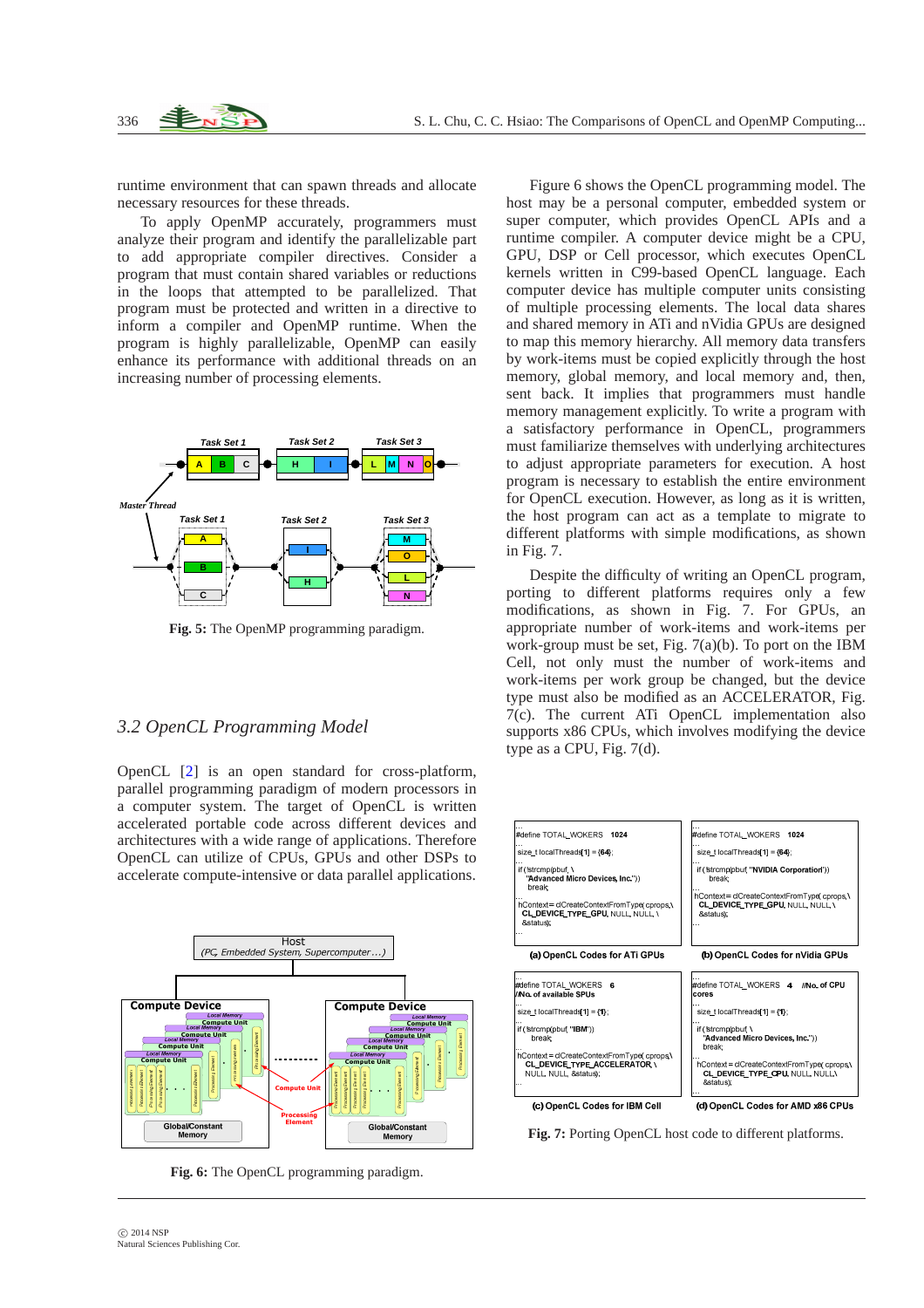

# *3.3 Migrating from OpenMP to OpenCL*

This subsection discusses how OpenMP and OpenCL differ by using a simple example, "Prime Number." Figure 8(a) shows the corresponding OpenMP version. Since variable *prime* is independent of each parallel section and inaccessible to other threads, this variable must be declared as "private" by OpenMP directive. A parallel reduction is then performed on variable sum, which must be protected by OpenMP when multi-threaded execution performed with "reduction" declaration in a directive. OpenMP runtime divides the loop into multiple threads with appropriate iterations when executed.



**Fig. 8:** Migrating OpenMP program to OpenCL version.

Two considerations must be concerned for migrating this OpenMP program to OpenCL. First, programmers specify the number of iterations in each work-item, and programmers must be taken care when writing programs. Second, the parallel reductions must be hand-coded. During this migration, the parallel reduction operations are left for the host processor to finish in order to simplify the OpenCL kernel.

Each OpenCL kernel must begin with *\_kernel* declaration, and attributes of input data must be indicated. Input argument *partial result* is used to return the partial results of each work-item to the host for parallel reduction. Another argument *chunk* specifies the number of global work-items in execution. In this kernel, each work-item calculates a small portion of iterations, which are specified by *lower bound* and *upper bound*. The global ID *gid*, as retrieved by *get global id* call, calculates the initial value in each work-item. Once calculated, the results are stored into *partial result* with

indexing by *gid*, and wait to copy back to the host for parallel reduction. The OpenCL kernels are normally saved as a text file with .*cl* file extension. The kernel file can be easily migrated to different architectures with an appropriate *NDRange* execution specified by OpenCL API of the host without modifications.

#### **4 Experimental Results**

This section describes the compiling combinations of five platforms and two parallel programming paradigms by using four benchmarks. Table 2 lists the environmental conditions for the experiment. In the following figures, the "OMP" and "OCL" denote the programs are coding by "Open MP" and "OpenCL" paradigms, respectively. The "icc" and "gcc" denote the programs are compiled by Intel C Compiler and GNU C Compiler, respectively. The "suncc -fast" and "suncc" represent the programs are compiled by Sun C compiler with and without -fast options, respectively. The "Static" and "Dyn" mean that the programs are compiled statically and compiled dynamically, respectively. The "Static" compilation can save execution time since the compiling time will not be counted into execution time. In contrast, the "Dyn" compilation will waste the execution time to compile the program on-the-fly.

**Table 2:** The experimental characteristics of five target platforms.

|                          | <b>Sun</b><br><b>UltraSPARC</b><br>T2 | <b>Intel Xeon</b><br>E5440                | <b>IBM Cell</b><br>in PS3                    | nVidia<br><b>GeForce</b><br>GTX285  | <b>ATi</b><br>Radeon<br><b>HD5850</b> |
|--------------------------|---------------------------------------|-------------------------------------------|----------------------------------------------|-------------------------------------|---------------------------------------|
| <b>OS</b>                | SunOS 5.10                            | Linux 2.6.9<br>$(32-bit)$                 | Linux 2.6.21<br>(64-bit)                     | Windows7<br>$(32-bit)$              | Windows7<br>$(32-bit)$                |
| <b>Host</b>              | <b>UltraSPARC</b><br>T <sub>2</sub>   | Intel Xeon<br>E5440 x 2                   | Power<br>Processor<br>Element                | Intel Core-<br>i5 750               | Intel Core-<br>i5 750                 |
| <b>Compiler</b>          | Sun C 5.9                             | GCC 4.1.1.<br>Intel C<br>Compiler<br>11.0 | GCC 4.1.2                                    | Visual<br>Studio<br>2008            | Visual<br>Studio 2008                 |
| <b>OpenCL</b><br>runtime | <b>N/A</b>                            | N/A                                       | Cell SDK<br>$3.1.0 +$<br>OpenCL<br>SDK 0.1.1 | GPU<br>Computing<br><b>SDK 2.3A</b> | <b>StreamSDK</b><br>2.0.1             |

The first benchmark, pi calculation, is a highly computation-intensive program. Performance of the OpenCL test is observed using various numbers of work-items. Figure 9 summarizes the experimental results of pi calculating with OpenCL, where Y-axis denotes the execution time and X-axis refers to the number of work-items on four platforms. The "optimized" denotes that benchmark is optimized exhaustively to reveal the lower bounds of four platforms.

Since both GPU vendors do not provide offline OpenCL compiler, the execution times of two GPUs must include kernel compilation time. IBM provides offline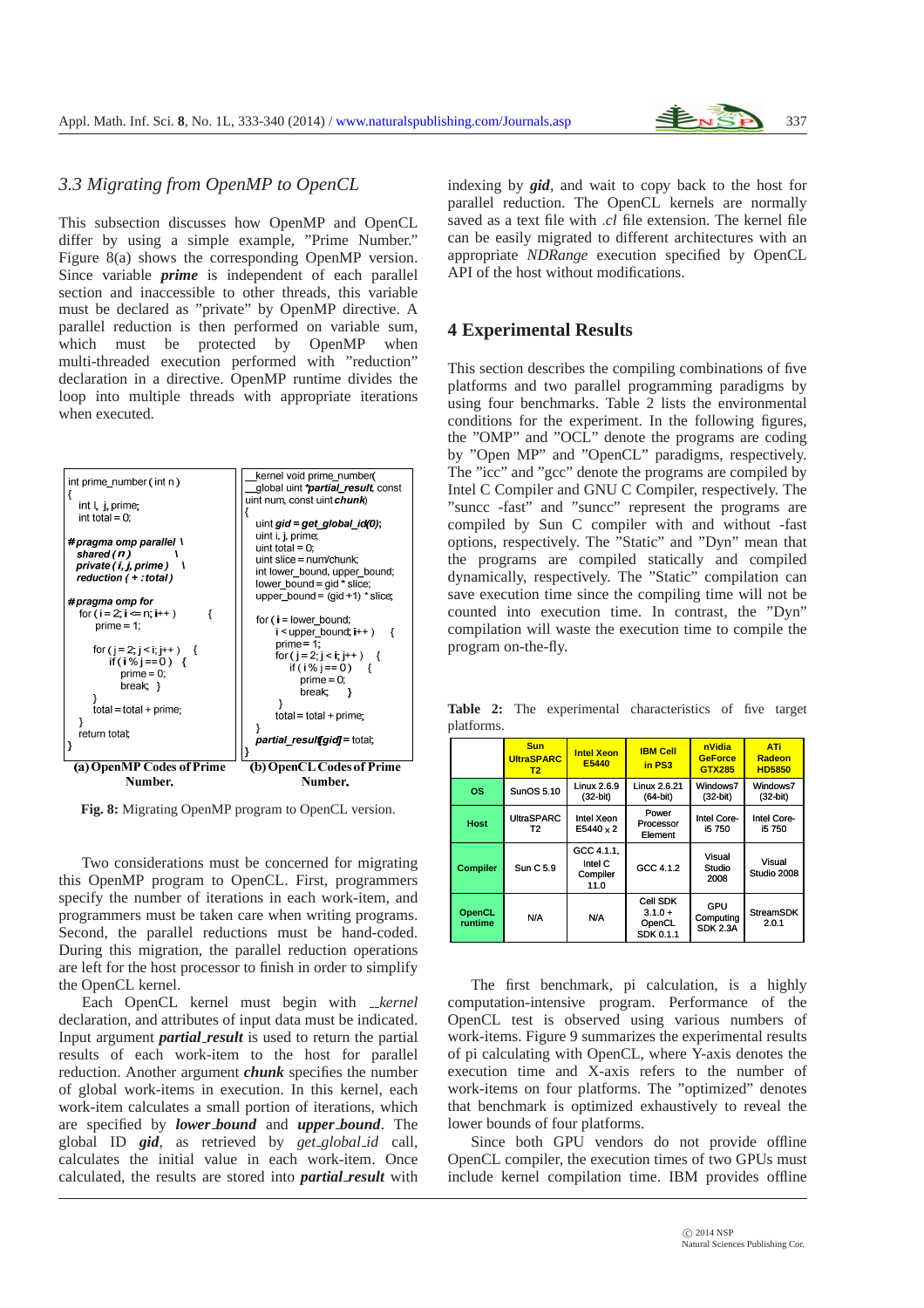

**Fig. 9:** The execution time of Pi Calculation by OpenCL paradigm.

and runtime kernel compilers; the results of PS3 thus have dynamic and static compilation versions. In both GPUs, the number of work-items is allocated from 500 to 4,000. However, the number of processing elements is less in PS3 cases and the numbers of work-items are 2, 4, 6 and 12. The evaluated results indicate that the best number of work-items per work group for ATi GPU is multiple of 64, according to the suggestion of the developer's guide [\[8\]](#page-7-12). The 64 work-items can be packed into an ATi GPU thread called "wavefront" in ATi HD5800 series. Although the best number of work-items per work group of nVidia GPU is 32 since 32 threads can be packed into a warp, nVidia's runtime is set to 1, significantly affect the performance. To improve performance, this value is set to 100 manually for GTX285. For PS3, the number of work-items per work group is specified by its runtime, which is 1. Because SPEs are not designed for multithreading execution, increasing the number of work-items per work group degrades the performance. According to the experimental results, an increasing number of work-items imply a more improved performance, even when a GPU has more work-items than processing elements. In the IBM Cell processor, the amount of SPEs is the upper bound of improved performance, since it is not a multithreaded design and unable to achieve fast thread switching.

According to the profiling results, the computing kernel does not fully utilize these devices, since the OpenCL runtime compiler fails to pack instructions into ATi GPU's five-issue VLIW and IBM Cell's four-way SIMD engine efficiently. Moreover, according to our analytical results, if this kernel can be vectorized, the performance is improved, as shown in "Optimized".

Figure 10 shows the performance results in each platform and parallel paradigms. The x-axis in the bottom portion of this figure denotes the number of threads for CPU, GPU, and OpenMP, respectively. When the number of work-items is insufficient, the conventional superscalar out-of-order processor Intel Xeon is the fastest one. Also, the Intel C compiler can generate better quality codes



**Fig. 10:** The execution time of Pi Calculation with OpenMP and OpenCL paradigms on various platforms.

than GNU C compiler. However, the GPU outperforms CPUs with an increasing number of work-items. ATi GPU is nearly quadruple faster than the optimized dual-socket Xeon server when there are 4,000 work-items. This execution time includes OpenCL kernel compilation and memory data movement between the host and GPU. If only the execution times are compared, ATi GPU performs nearly 20 times faster than UltraSPARC T2 due to its higher frequency. Moreover, PS3 Static performs worse than GPUs since the number of computer units is significantly less than that of GPUs; however, it still outperforms UltraSPARC T2.



**Fig. 11:** The execution time of Prime Number with OpenMP and OpenCL paradigms on various platforms.

The second benchmark calculates the number of prime numbers within integers 2 to 100,000, as shown in Fig. 11. Since the brute-force method requires branch operations to search for and determine the prime numbers in each iteration, the performance of GPUs is limited due to the divergent threads in GPU [\[9\]](#page-7-9).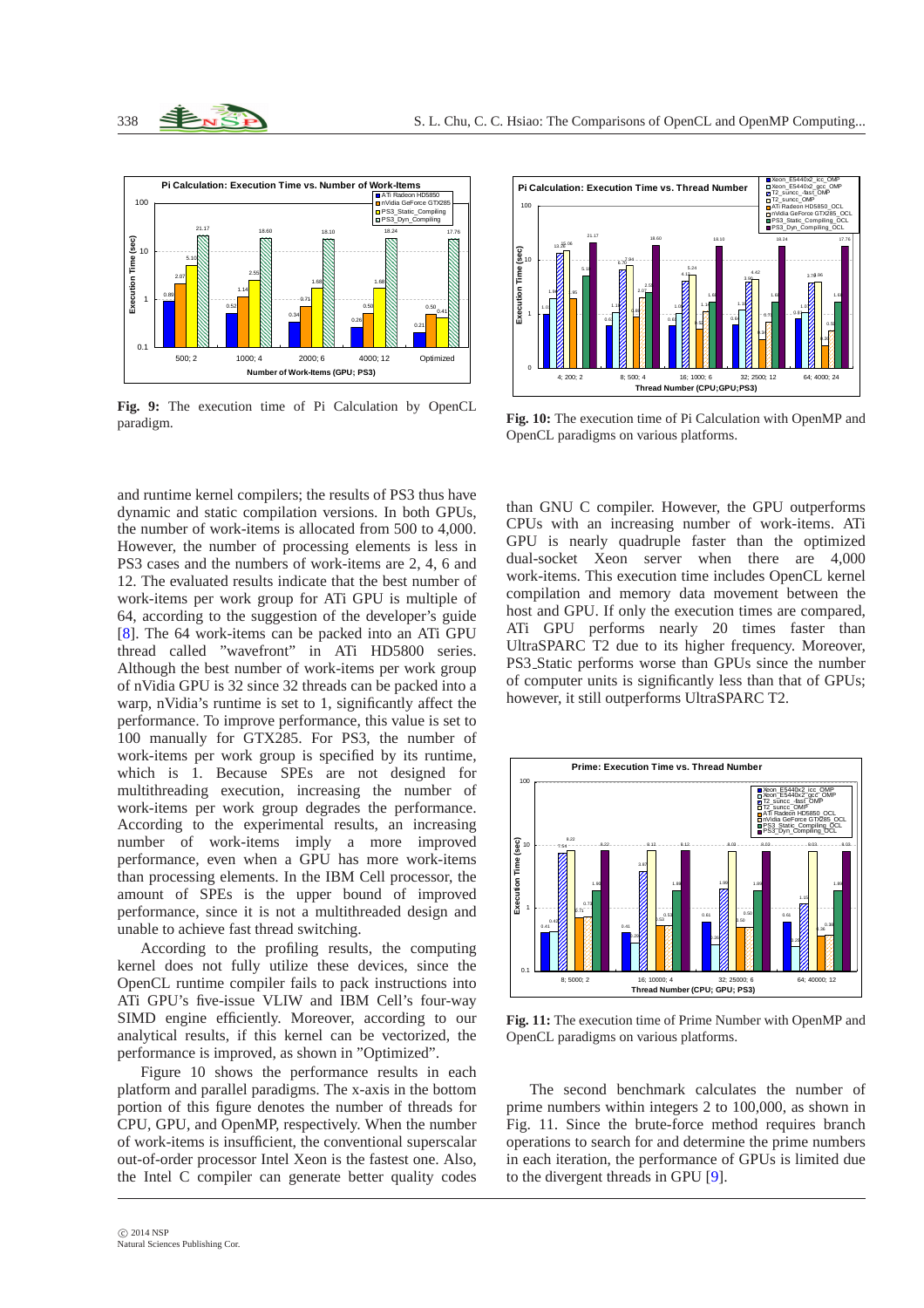

The best time achieved by the dual-socket Xeon server is 0.25 (gcc version) while that for ATi GPU is 0.36 and that for nVidia GPU is 0.38. Results of this application indicate that GPU performance is limited in applications such as those with frequently used branches. In PS3 Static, the performance is improved by only 0.5% when increasing the number of SPEs from 2 to 12, since it has a weak branch capability. However, another highly-threaded UltraSPARC T2 adopts a fine-grained multi-threading scheme to mitigate the performance loss from branches and even enhanced by fast switching among threads. The performance enhancement saturated at 64 threads is achieved using the maximum number of concurrent threads in UltraSPARC T2 and obtained 6.6 times speedup in -fast version.



**Fig. 12:** The execution time of Matrix Transposes with OpenMP and OpenCL paradigms on various platforms.

The next two benchmarks are matrix transpose and matrix multiplication with various data sizes, which achieve maximum capabilities of these platforms. For the dual-socket Xeon server, 8 threads and 16 threads are used for UltraSPARC T2. In the matrix transpose, the number of work-items is equivalent to the size of the matrix in the OpenCL kernel. Additionally, matrix multiplication is performed with tiling of size 4x4, such that the number of work-items equals (matrix width/4)  $x$ (matrix height/4). The number of work-items per work group is set to 8x8 for both benchmarks. Figures 12 and 13 summarize those results.

The matrix operations the above two benchmarks are memory bounded, in which a large memory bandwidth is required. When the matrix size is less than or equal to 1024x1024, the operation on CPU is faster than that of GPUs since it must transfer data into the GPU onboard memory before processing and copy back when done. Also, the growing matrix size consumes more latency for data movement than computation. Accordingly, matrix multiplication, UltraSPARC T2 outperforms the Intel Xeon server. Since the memory subsystem in UltraSPARC T2 is quad on-chip dual-banked memory

controllers, rather than the memory subsystem in dual-socket Xeon server, a single off-chip memory controller is shared. This characteristic also diminishes the limitation of a lower CPU frequency of UltraSPARC T2. In PS3, all memory accesses must be sent to EIB and arbitrated to share external memory access. However, both GPUs are over 100 times faster than the dual-socket Xeon server and 30 times faster than UltraSPARC T2 in multiplication with the matrix size of 2048x2048, due to their extreme parallelisms by massive processing elements.



**Fig. 13:** The execution time of Matrix Multiplications with OpenMP and OpenCL paradigms on various platforms.

In these benchmarks, except for the "Prime" with many branches, GPUs significantly outperform commodity multi-core processors, even when using expensive servers. Since at least one-third of the execution time in GPU is spent in compiling the kernel and data transfer, if the data size increases and the operations become more complex, GPUs significantly outperform commodity CPUs. GPUs have large number of processing elements and perform comparative to supercomputers. However, whereas a server costs more than \$US 10,000, the GPU can achieve a similar performance with less than \$US 500. Additionally, OpenCL can extract computational power from GPUs rather than OpenMP on a heterogeneous platform with supercomputing capability. Nevertheless, the parallel programming paradigm of OpenCL is more complex than that of OpenMP, and the performance extracted from GPU is less expensive and efficient than the conventional parallel programming paradigm with homogeneous platforms. Moreover, OpenCL kernels are used across different architectures without any modifications, thus achieving portability on different computing devices.

## **5 Conclusions**

The computational capabilities of GPUs increase annually. An open standard for computation on